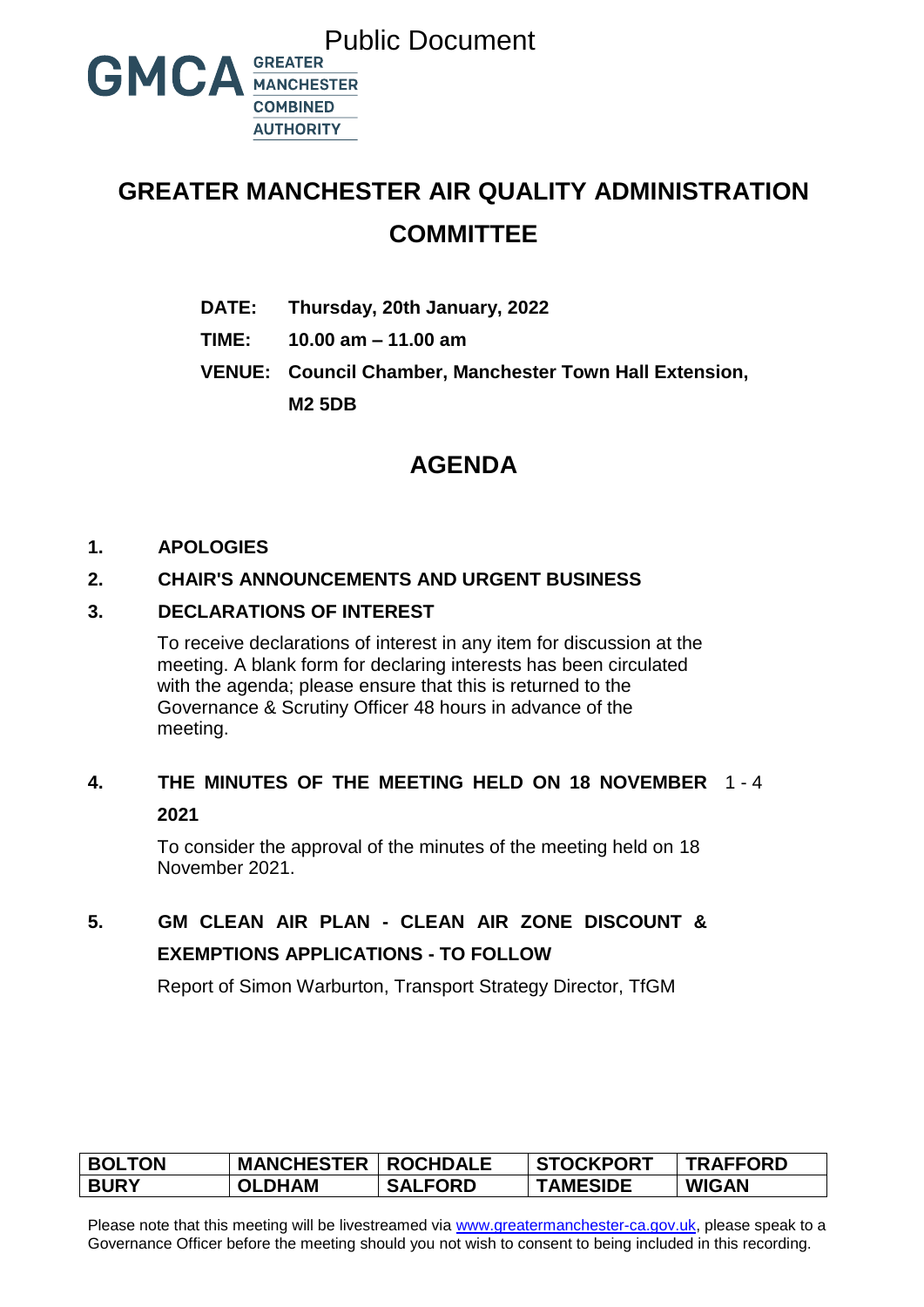- **6. GM CLEAN AIR PLAN - A628/A57, TAMESIDE - TRUNK ROAD CHARGING SCHEME UPDATE - TO FOLLOW** Report of Simon Warburton, Transport Strategy Director, TfGM
- **7. GM CLEAN AIR PLAN - FINANCIAL SUPPORT SCHEME JANUARY 2022 UPDATE - TO FOLLOW** Report of Simon Warburton, Transport Strategy Director, TfGM

#### **8. DATE OF NEXT MEETING**

28 February 2022; 2:00 PM

For copies of papers and further information on this meeting please refer to the website www.greatermanchester-ca.gov.uk. Alternatively, contact the following Governance & Scrutiny Officer: Ninoshka Martins  $\boxtimes$  ninoshka.martins@greatermanchester-ca.gov.uk

This agenda was issued on 12.01.22Date Not Specified on behalf of Julie Connor, Secretary to the Greater Manchester Combined Authority, Broadhurst House, 56 Oxford Street, Manchester M1 6EU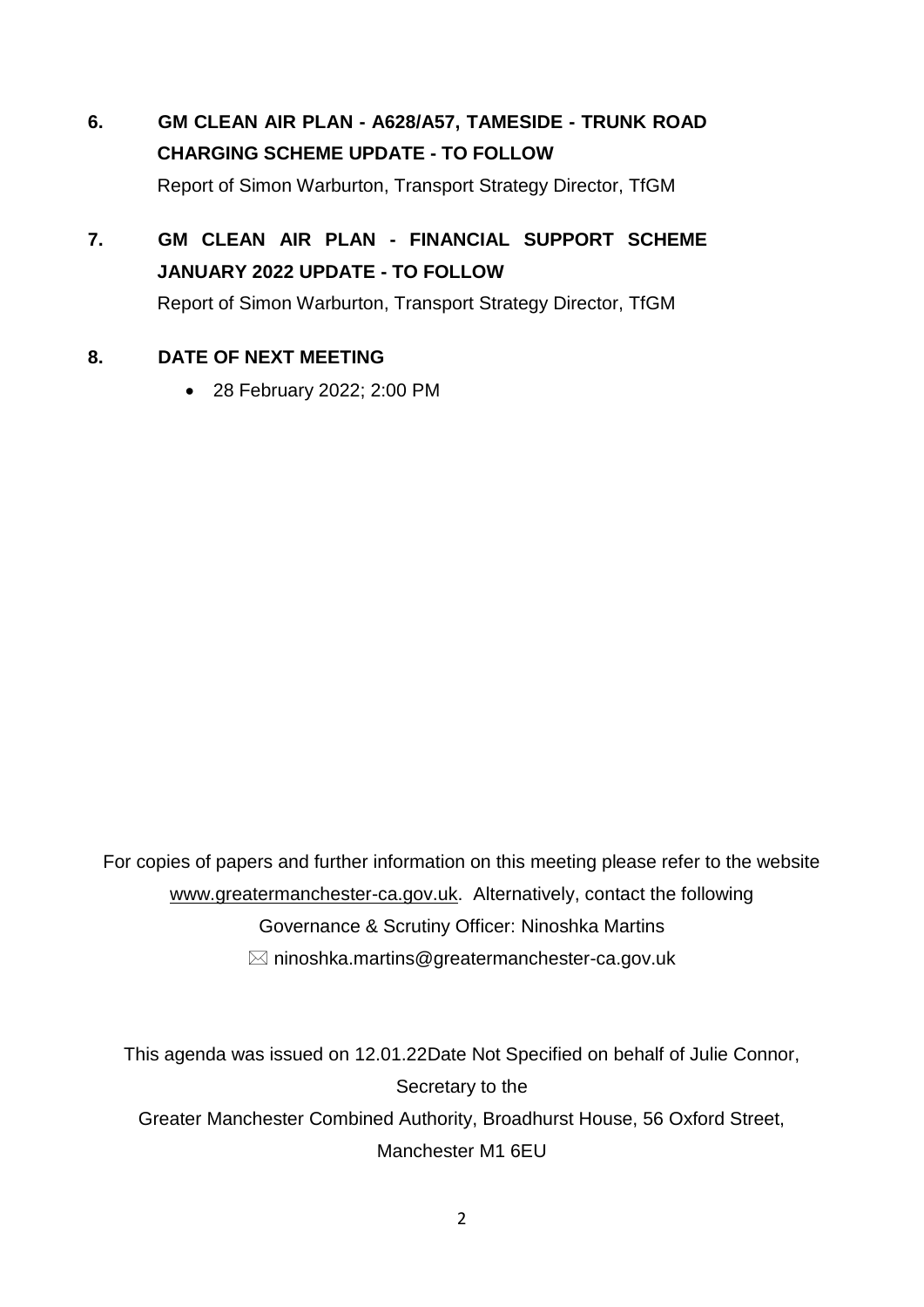#### **MINUTES OF THE GM CLEAN AIR QUALITY ADMINISTRATION COMMITTEE HELD ON WEDNESDAY 18 NOVEMBER 2021 AT FRIENDS MEETING HOUSE**

#### **PRESENT:**

Bury **Alan Quinn** Stockport **Tom Mcgee** 

Tameside **Allison Gwynne (Chair)** Allison Gwynne (Chair) Bolton **Nadim Muslim** Manchester **Tracey Rawlins** Oldham Abdul Jabbar Salford Mike McCusker Trafford **Stephen Adshead** Wigan **Wigan** Joanne Marshall **Agenda Item 4**<br> **Agenda Item 4**<br> **EMBER 2021 AT FRIENDS MEETING HOUSE**<br>
Madin Muslim<br>
Nain Quinn<br>
Madin Muslim<br>
Alan Quinn<br>
Alan Quinn<br>
Alan Quinn<br>
Alan Quinn<br>
Madin Muslim<br>
Alan Quinn<br>
Mike McCusker<br>
Stephen Adshead<br>
Joa

#### **OFFICERS IN ATTENDANCE:**

| <b>Kerry Bond</b><br><b>Ninoshka Martins</b> |  |  |
|----------------------------------------------|--|--|
| <b>Kate Mooney</b>                           |  |  |
| <b>Frank Tudor</b>                           |  |  |
| Megan Black                                  |  |  |
| Simon Warburton                              |  |  |
| <b>Rachel Palmer</b>                         |  |  |
|                                              |  |  |

### **AQC 21/25 APOLOGIES**

#### **RESOLVED /-**

Apologies for absence were received from Councillors Andrew Western (Trafford) and Paul Prescott (Wigan).

#### **AQC 21/26 CHAIRS ANNOUNCEMENTS AND URGENT BUSINESS**

#### **RESOLVED/-**

The Committee was requested to note the following membership updates:

- 1. That Councillor Adele Warren had been replaced by Councillor Nadim Muslim as representative from Bolton Council.
- 2. That Councillor Shah Wazir had been appointed as the substitute member for Rochdale Council.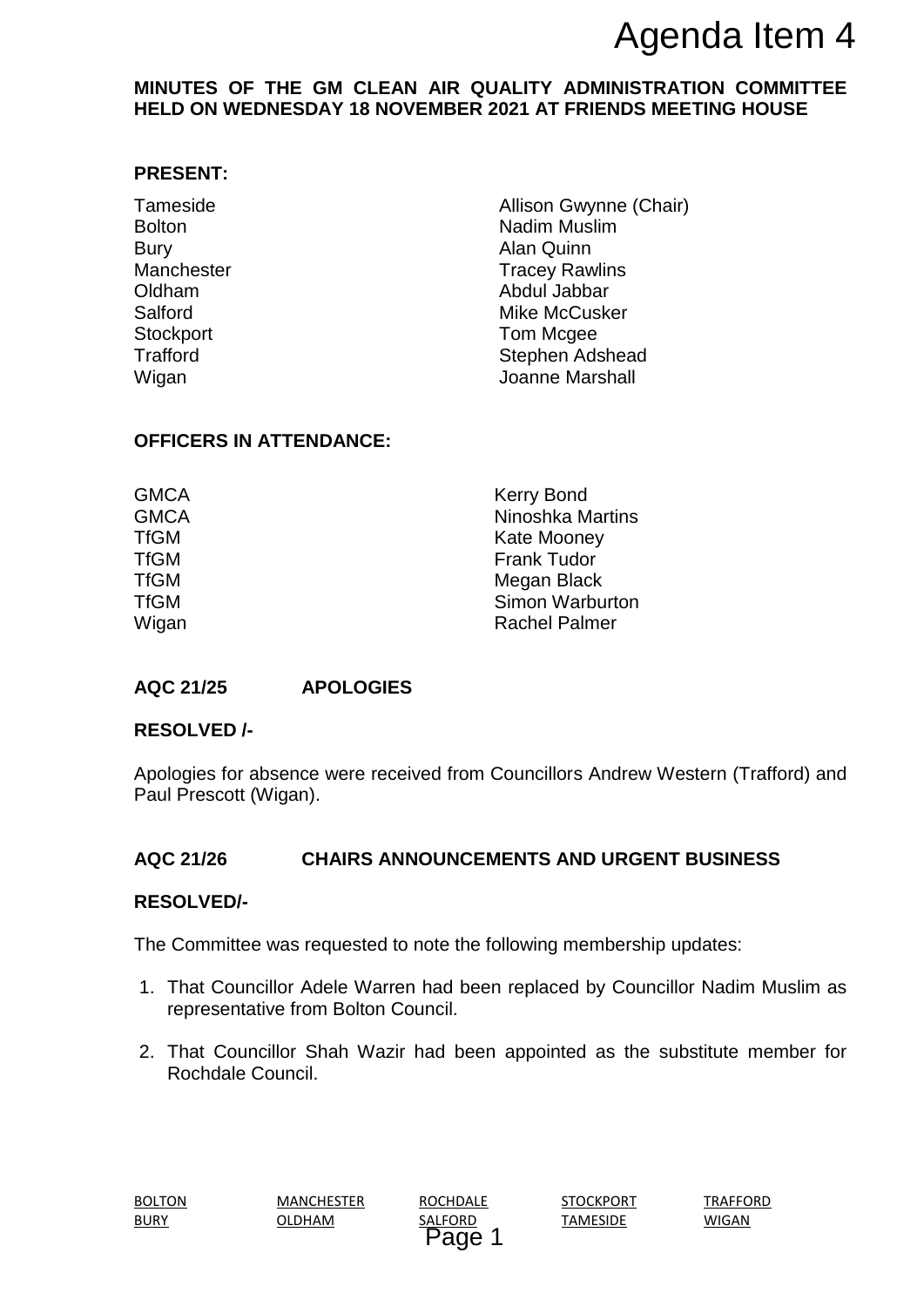#### **AQC 21/27 DECLARATIONS OF INTEREST**

#### **RESOLVED /-**

There were no declarations of interest reported by any Member in respect of any item on the agenda.

#### **AQC 21/28 MINUTES OF THE MEETING HELD ON 13 OCTOBER 2021**

#### **RESOLVED /-**

That the minutes of the previous meeting held on 13 October 2021 be approved as a correct record.

#### **AQC 21/29 GM CLEAN AIR PLAN – GM CLEAN AIR FUNDS ASSESSMENT MECHANISM**

Consideration was given to a report that set out the assessment methodology to allow for Clean Air Funds to be adapted, if necessary, should the impacts of the Clean Air Zone (CAZ) would prove to be more severe than forecasted. The report also outlined the proposed principles for requesting additional Clean Air Funding grants and the evidence requirement to inform future decisions.

Members were advised that as set out in the GMCA report of 25 June 2021, the final GM Clean Air Plan did not include a Hardship Fund. However, Government had confirmed that they would like to ensure that Clean Air Funds can be adapted if necessary; and, that they would continue to work with GM to understand the funding position. It was reported that the deadline for triggering a review would be 3 months after GM's year one exemptions had expired following the initial CAZ launch i.e., 1 September 2023.

The committee was requested to note the correction to section 3, paragraph 3.2 of the report that reads, "*Firstly, Members will note that GM must trigger a review before 1st September 2023; this is 3 months after GM's temporary exemptions expire following the CAZ launch on 22 May 2022. GM officers consider that this timeframe will allow for a reasonable assessment of future need as evidence from the impact of the temporary exemption expiration can be taken into account*" be amended to read "*Firstly, Members will note that GM must trigger a review before 1st September 2023; this is 3 months after GM's temporary exemptions expire following the CAZ launch on 30 May 2022. GM officers consider that this timeframe will allow for a reasonable assessment of future need as evidence from the impact of the temporary exemption expiration can be taken into account.*"

The following comments were made:

The report was welcomed, and members noted the need to support individuals and organisations who would need to upgrade their vehicle to comply with the GM Clean Air policy. It was reported that the scheme was set to open for applications at the end of November and that regular updates on the take up of the scheme would be brought to the future meeting of committee.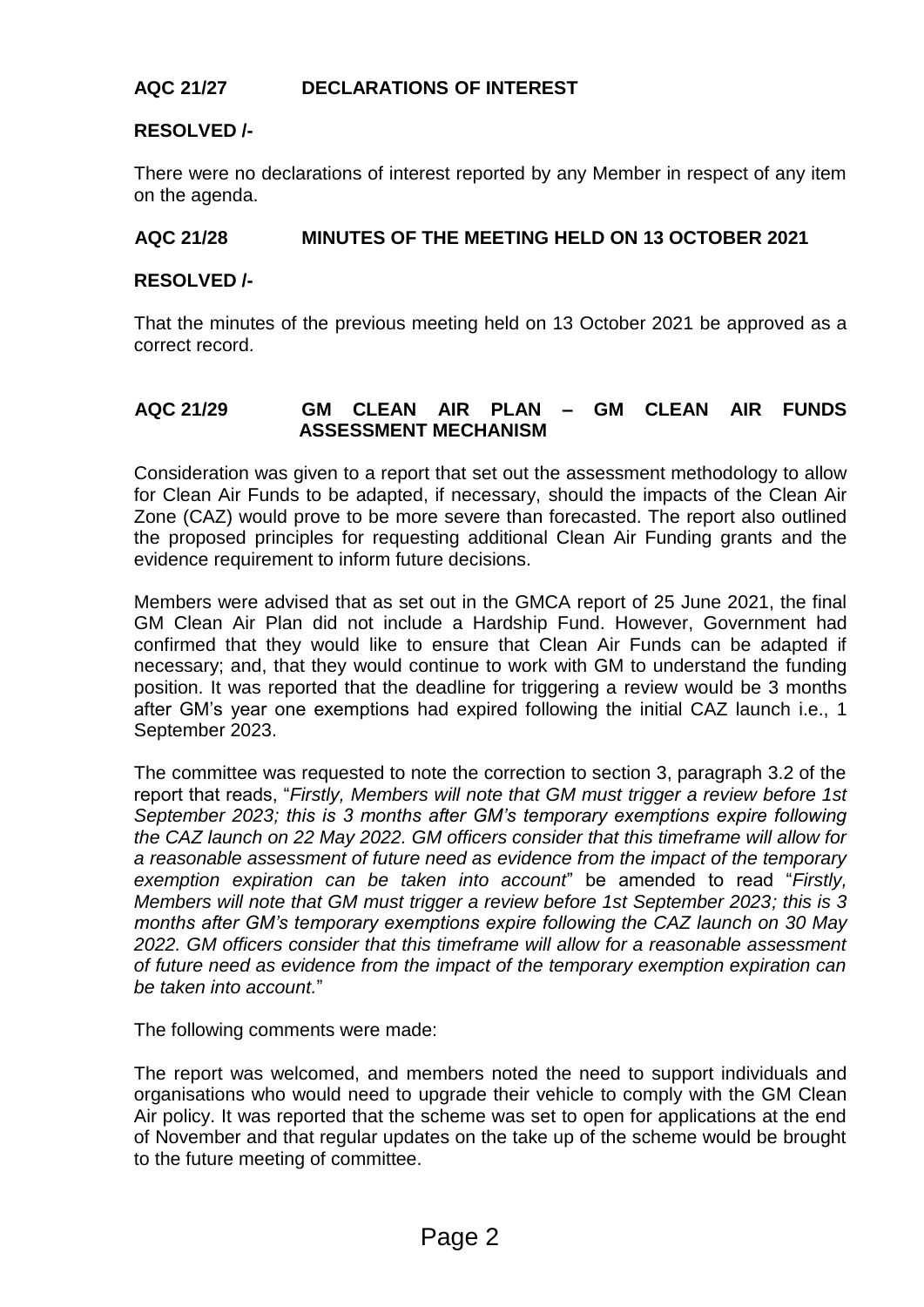It was acknowledged that it was crucial that the nominated GMCA Clean Air Portfolio Lead should write to the newly appointed Joint Air Quality Unit (JAQU) Ministers to reemphasise GM's commitment to deliver the targets as set out in Clean Air Plan and the intention to closely monitor the distribution of funding through the monitoring and evaluation plan.

Members further sought to understand Government's position on awarding additional funding should the scheme be depleted earlier than projected and if there was any provision in place for owners who would purchase a non-eligible vehicle in the future. It was reported that there was no guaranteed future funding commitment from Government once the allotted fund had been depleted. However, by means of the assessment mechanism GM would seek to evidence the requirement for additional funding.

It was suggested that TfGM should establish a process to approve the request for additional funding in the absence of a meeting of the committee. The suggestion was welcomed, and members were advised that further details would be shared at the next meeting.

Concerns were raised around the lack of clarity around the type of vehicles that would need to comply with the Clean Air Zone requirements. It was therefore noted that it was crucial to develop a publicity campaign that would seek to provide clarity on the categories of vehicles that would be required to make a payment to enter the Clean Air Zone and to inform GM residents of the financial support schemes. Members were informed of the planned communications activity and advised that TfGM had been closely working with DVLA to issue notifications to the registered keeper of noneligible vehicles.

#### **RESOLVED/-**

- 1. That the assessment mechanism to allow for Clean Air Funds to be adapted, if necessary, if the impacts of the Clean Air Zone prove to be more severe than forecast be approved.
- 2. That the Clean Air Plan Monitoring and Evaluation Plan be brought to the next meeting of the committee.
- 3. That the GMCA Clean Air lead would write to Joint Air Quality Unit Ministers outlining the importance of this work and the intention to closely monitor the distribution of funding through the monitoring and evaluation plan. Setting out that Greater Manchester will report back regularly on progress and issues, identifying where Implementation Funds are needed to secure success of the GM Clean Air Plan.
- 4. That further updates on the up take of the scheme be provided at the next meeting of the committee.
- 5. That TfGM establish a process to approve the request for additional funding in the absence of a meeting of the committee.